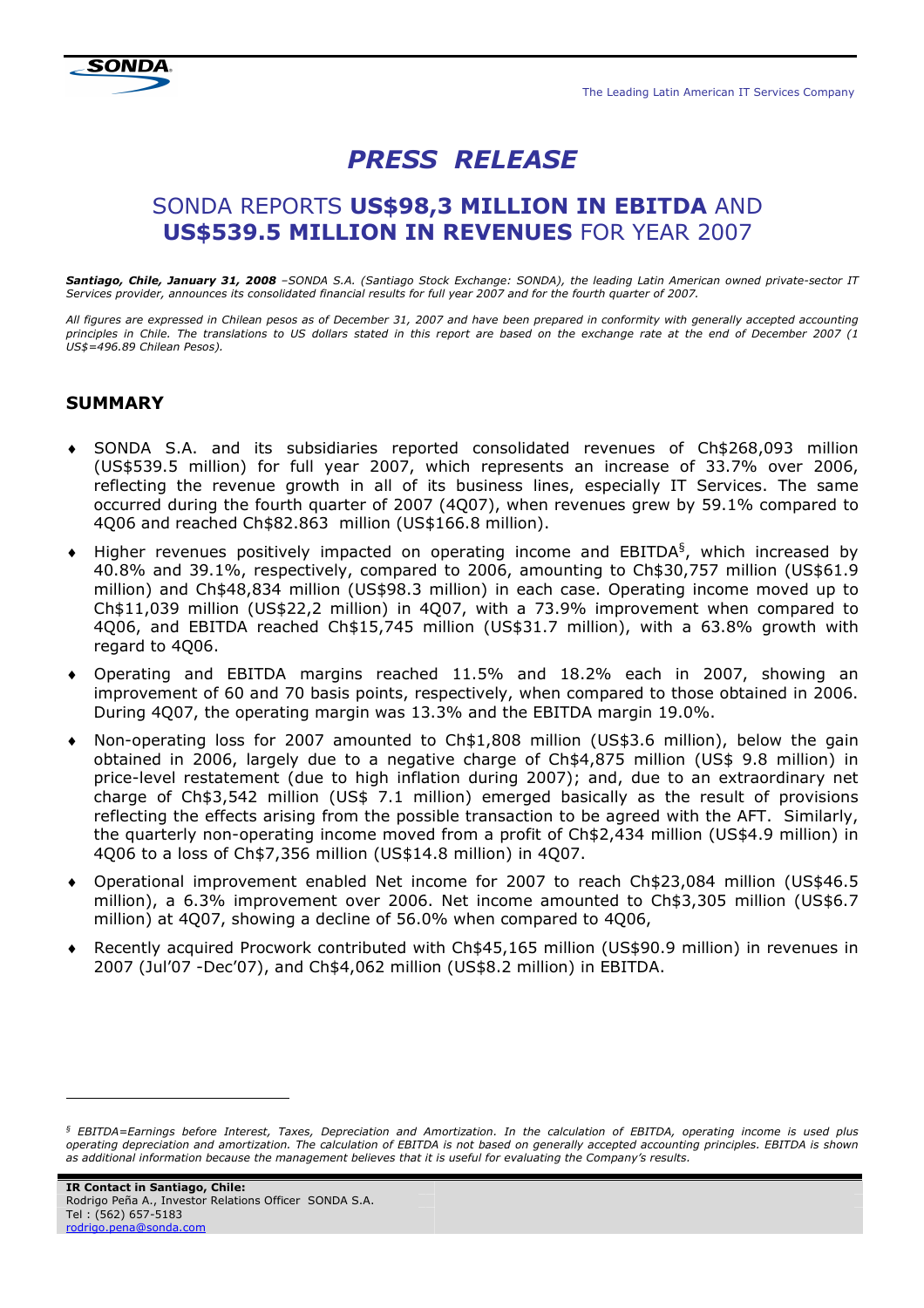The Leading Latin American IT Services Company



## **HIGHLIGHTS**

- ♦ Third and fourth quarters of 2007 have been devoted to the integration of Procwork into our regional operations. During these months, we have been successfully working on materializing the synergies this acquisition provided to our operations, both in Brazil and the rest of Latin America. In Brazil, we finished 2007 with all the administrative, financial, marketing, human resources, internal systems and IT infrastructure functions fully integrated. Additionally, this acquisition –valued at US\$118.0 million- strengthened the Company's regional role as it brought complementary skills and expertise into a regional level, increased cross-selling opportunities with our clients, added a base of over new 600 customers and furnished the organization with a team of 3,600 highly-qualified new professionals. The investment in Procwork is a relevant element in the 2007-2009 investment plan established by SONDA during 2006, intended to consolidate its leading position in Latin America.
- ♦ The IT services business has continued increasing its contribution to Company's total revenues, as a consequence of the growth strategy focused on this business segment. IT services business line moved from representing 60.0% of total revenues in 2006 to 63.0% in 2007. SONDA has obtained tangible results in Chile, Brazil, Mexico, Colombia and Uruguay, both in terms of increased revenues and EBITDA margins, and also by the greater relative share in the mix of products and services.
- With a growth of 65.0% when compared to 2006, new deals signed during 2007 totaled US\$439.3 million, including new IT services contracts of up to 8 years. Contracts signed with large clients such as Petrobrás, IBM, Redecard, Sadia, Embraer and Teleperformance in Brazil; Red Uno, Banamex and Citi Info in Mexico; Codelco, IANSA and SII in Chile, among many others, show the excellent position the company is today to continue growing during the years to come. Regionally speaking, in Chile we signed deals for US\$155.1 million during the full year 2007, in Brazil for US\$192.2 million, in Mexico for US\$50.2 million and in the rest of Latin America for US\$41.8 million.
- The Company has managed to continue consolidating its regional position. At the end of the year, revenues coming from outside Chile increased their relative weight within consolidated revenues from 34.3% in Dec'06 to 42.2% in Dec'07, having had during 3Q07 more than 50% of revenues coming from abroad. This evolution is an important step that symbolizes significant progress in the strategic plan projected toward the end of 2006.
- ♦ According to IDC figures, Latin American IT industry should grow 13.2% during 2008, with an expected CAGR of 11.0% for the 2006-2011 period. This fact leads Latin America to be the second fastest growing region in the world, far above the more developed countries (7.0%). IT services business should present the highest growth rate within the IT industry in the region. Brazil and Mexico, the largest and more mature markets, are expected to increase 13.0% and 10.0% their respective annual IT investment during the 2006-2011 period.
- As a result of the high traded stock volumes during year 2007, SONDA became part of the IPSA index for the year 2008 (index of the Santiago Stock Exchange), which includes the 40 most traded companies in the local market with over US\$200.0 million of market cap.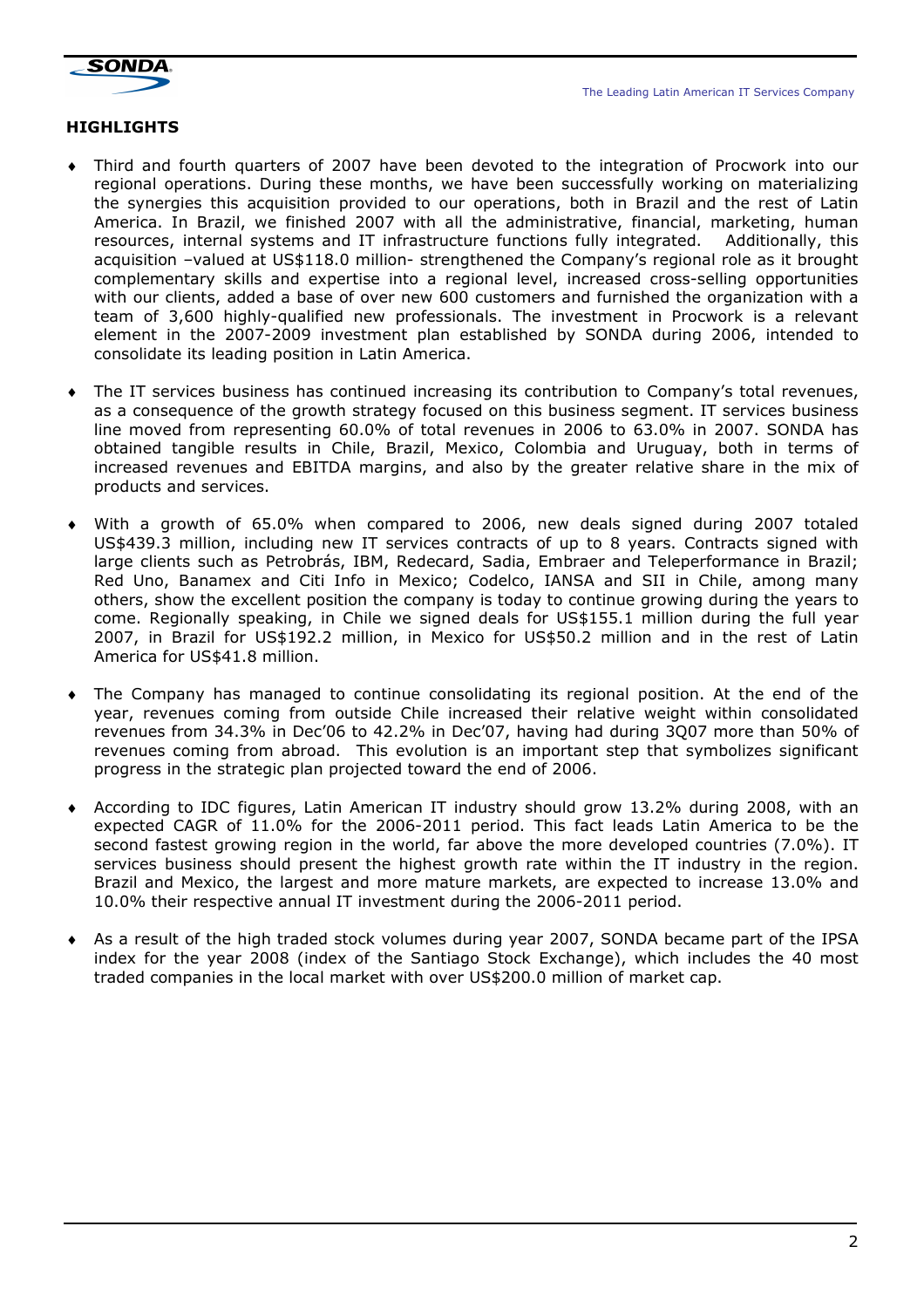

#### I. MANAGEMENT DISCUSSION AND ANALYSIS ON 2007 AND 4Q07 RESULTS

| SONDA CONSOLIDATED STATEMENTS OF INCOME              |            |            |           |               |         |           |           |               |  |
|------------------------------------------------------|------------|------------|-----------|---------------|---------|-----------|-----------|---------------|--|
| In millions of constant Ch\$ as of December 31, 2007 |            |            |           |               |         |           |           |               |  |
| <b>INCOME STATEMENT</b>                              | 2006       | 2007       | VAR.      | $\frac{9}{6}$ | 4006    | 4Q07      | VAR.      | $\frac{9}{6}$ |  |
| <b>Sales</b>                                         | 200.582    | 268.093    | 67.511    | 33,7%         | 52.072  | 82.864    | 30.792    | 59,1%         |  |
| Cost of Sales                                        | $-158.447$ | $-212.971$ | $-54.523$ | 34,4%         | -40.512 | $-64.678$ | $-24.167$ | 59,7%         |  |
| <b>Gross Profit</b>                                  | 42.134     | 55.122     | 12.988    | 30,8%         | 11.561  | 18.185    | 6.624     | 57,3%         |  |
| <b>Operating Income</b>                              | 21.845     | 30.757     | 8.912     | 40,8%         | 6.348   | 11.039    | 4.691     | 73,9%         |  |
| <b>EBITDA</b>                                        | 35.116     | 48.834     | 13.718    | 39,1%         | 9.613   | 15.745    | 6.132     | 63,8%         |  |
| Non Operating Income                                 | 4.289      | $-1.808$   | $-6.097$  | $-142,1%$     | 2.434   | -7.356    | $-9.790$  | $-402,2%$     |  |
| <b>Net Income</b>                                    | 21.715     | 23.084     | 1.369     | 6,3%          | 7.505   | 3.305     | -4.200    | -56,0%        |  |
| <b>FINANCIAL RATIOS</b>                              |            |            |           |               |         |           |           |               |  |
| Gross Margin                                         | 21,0%      | 20,6%      |           |               | 22,2%   | 21,9%     |           |               |  |
| Operating Margin                                     | 10,9%      | 11,5%      |           |               | 12,2%   | 13,3%     |           |               |  |
| <b>EBITDA Margin</b>                                 | 17,5%      | 18,2%      |           |               | 18,5%   | 19,0%     |           |               |  |
| Net Margin                                           | 10,8%      | 8,6%       |           |               | 14,4%   | 4,0%      |           |               |  |

#### FULL YEAR 2007 RESULTS

#### Revenues

With a 33.7% growth over 2006 and increases in all the business lines, consolidated revenues amounted to Ch\$268,093 million (US\$539.5 million) at Dec'07, an increase of Ch\$67,511 million (US\$135.9 million), essentially due to larger revenues from the IT Services business (+Ch\$48,653 million, equivalent to US\$97.9 million) which are 40.4% higher than in 2006. Discounting the effect of the purchase of Procwork in 2007 and the sale of BAC in 2006, consolidated revenues would have grown by 15.4%.

Most of the regions showed increases in their revenues in 2007 compared to the previous year, especially Brazil and Chile, focusing their growth mainly on the IT Services business. Chile reported revenues of Ch\$154,857 million (US\$311.7 million), 17.8% higher than in 2006. For its part, Brazil produced revenues of Ch\$73,751 million (US\$148.4 million) in 2007, of which Ch\$45,165 million (US\$90.9 million) came from the operations of Procwork, thus enabling Brazil to more than double its revenues compared to 2006. Mexico totalled Ch\$17,576 million (US\$35.4 million) in revenues in 2007, a 13.4% increase over 2006 (a 30.5% increase measured in US Dollars), while ROLA showed revenues of Ch\$21,908 million (US\$44.1 million), a slight 2.9% fall from the level of 2006 (an increase of 11.7% measured in US Dollars) explained by lower revenues from the platforms and applications businesses. Nevertheless, there were increases within this region in revenues coming from Colombia and Uruguay, basically through growth in the IT Services business.

#### IT Services

The consolidated revenues of the IT Services business increased from Ch\$120,326 million (US\$242.2 million) in 2007 to Ch\$168,978 million (US\$340,1 million) in 2007, a 40.4% improvement. This positive change was basically due to higher revenues related to professional services and systems integration (+Ch\$23,665 million, equivalent to US\$47.6 million), basically generated in Brazil following the consolidation of Procwork, plus higher revenues from outsourcing services (+Ch\$29,887 million, equivalent to US\$60.1 million), mainly related to the new integral outsourcing projects in Chile. Discounting the effect of the purchase of Procwork in 2007 and the sale of BAC in 2006, consolidated revenues of the IT Services business would have grown by 20.1%.

All the regions showed growth in their revenues from the IT Services business in 2007. Firstly, there was a 118.2% increase in the IT Services business in Brazil, with a total of Ch\$59,521 million (US\$119.8 million), driven by the consolidation of Procwork which implies Ch\$32,291 million (US\$65.0 millions) in additional revenue. Secondly, Chile achieved revenues of Ch\$87,950 million (US\$177.0 million) from IT Services in 2007 (+20.6%), driven by the new integral outsourcing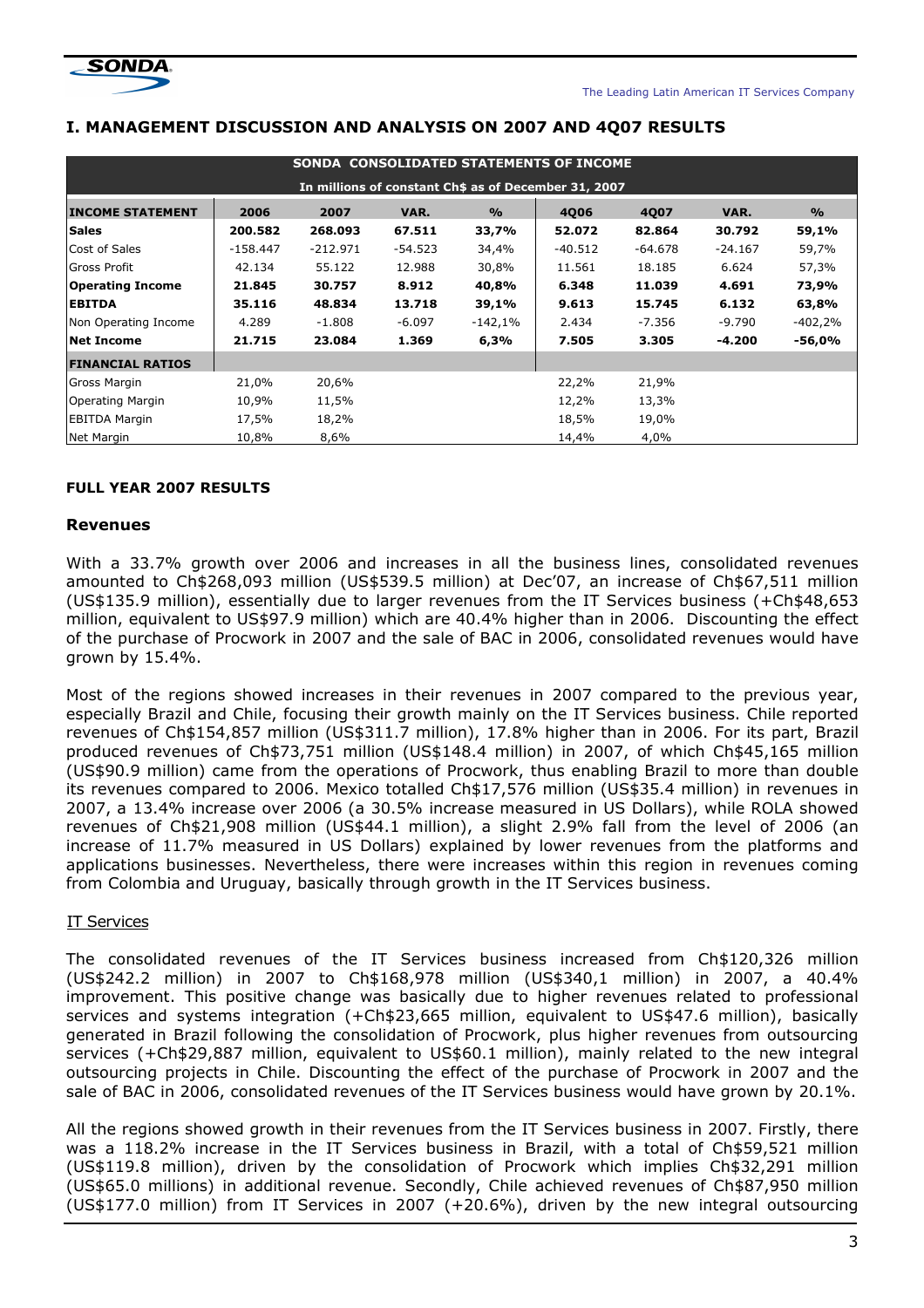

The Leading Latin American IT Services Company

projects. Similarly, Mexico increased its IT Services revenues by 2.9% in 2007 (a 18.5% increase measured in US Dollars) to a total of Ch\$12,661 million (US\$25.5 million), mainly because of higher revenues from professional services and systems integration. A similar trend was seen in ROLA which shows a 13.4% increase in IT Services revenues (a 30.5% increase measured in US Dollars) to Ch\$8,846 million (US\$17.8 million) in 2007 due to new IT Services projects in Colombia and Uruguay.

#### Applications

The applications business showed revenues of Ch\$24,700 million (US\$49.7 million), reflecting a 47.4% increase over 2006. This was mainly explained by the consolidation of Procwork in Brazil which contributed Ch\$12,874 million (US\$25.9 million) of additional revenue. Discounting this effect, the applications business would have decreased its revenues by 29.4% between 2006 and 2007.

#### Platforms

The platforms business showed consolidated revenues of Ch\$74,414 million (US\$149.8 million) in 2007, a 17.2% improvement over the previous year as a result of larger sales of computer equipment and technological infrastructure in most of the countries where SONDA operates. Discounting the effects of the sale of BAC in 2006, the consolidated revenues of the Platforms business would have increased by 18.8%.

### Cost of Sales

The cost of sales amounted to Ch\$212,971 million (US\$428.6 million) in 2007, an increase of 34.4% over the previous year. This increase was mainly due to the Company's larger number of employees and by the higher total costs that this generates (+Ch\$25,882 million, equivalent to US\$52.1 million), especially in Brazil (incorporation of Procwork personnel) and Mexico (personnel recruitment). There was also a higher cost of sales of platforms compared to 2006 (+Ch\$13,807 million, equivalent to US\$27.8 million) mainly associated with larger sales of platforms in Chile. There were also higher charges for depreciation and amortization (+Ch\$4,866 million, equivalent to US\$9.8 million) due to the new integration and outsourcing projects executed during the year.

#### Gross Margin

The higher revenues obtained during 2007, principally in the business with greatest value added, like IT Services, generates a rise of 30.8% in the gross margin, to a total of Ch\$55,124 million (US\$110.9 million).

In terms of regional distribution, Chile contributes 62.3% of the gross margin in 2007, Brazil 21.6%, Mexico 7.4% and ROLA 8.7%, notable being the higher relative contributions of Mexico and Brazil compared to 2006 (5.6% and 12.4% of the consolidated margin respectively in 2007).

#### Administrative and Selling Expenses

Amounting to Ch\$24,366 million (US\$49.0 million) in 2007, administrative and selling expenses rose by 20.1% compared to 2006 but, as a percentage of revenues, they represented just 9.1% of these (10.1% in 2006). The growth in absolute terms was largely explained by the consolidation of Procwork which reports administrative and selling expenses of Ch\$3,931 million (US\$7.9 million) between Jul'07 and Dec'07.

### Operating Income

The higher gross margin was the predominant factor in the 40.8% improvement in operating income in 2007 to a total of Ch\$30,757 million (US\$61.9 million). The operating margin reached 11.5% (10.9% at Dec'06) as a percentage of revenues. A 72.6% of consolidated operating income in 2007 came from the business in Chile, 16.1% from Brazil, 5.5% from Mexico and 5.8% from ROLA. The higher relative shares of Mexico and Brazil were notable with respect to the year before.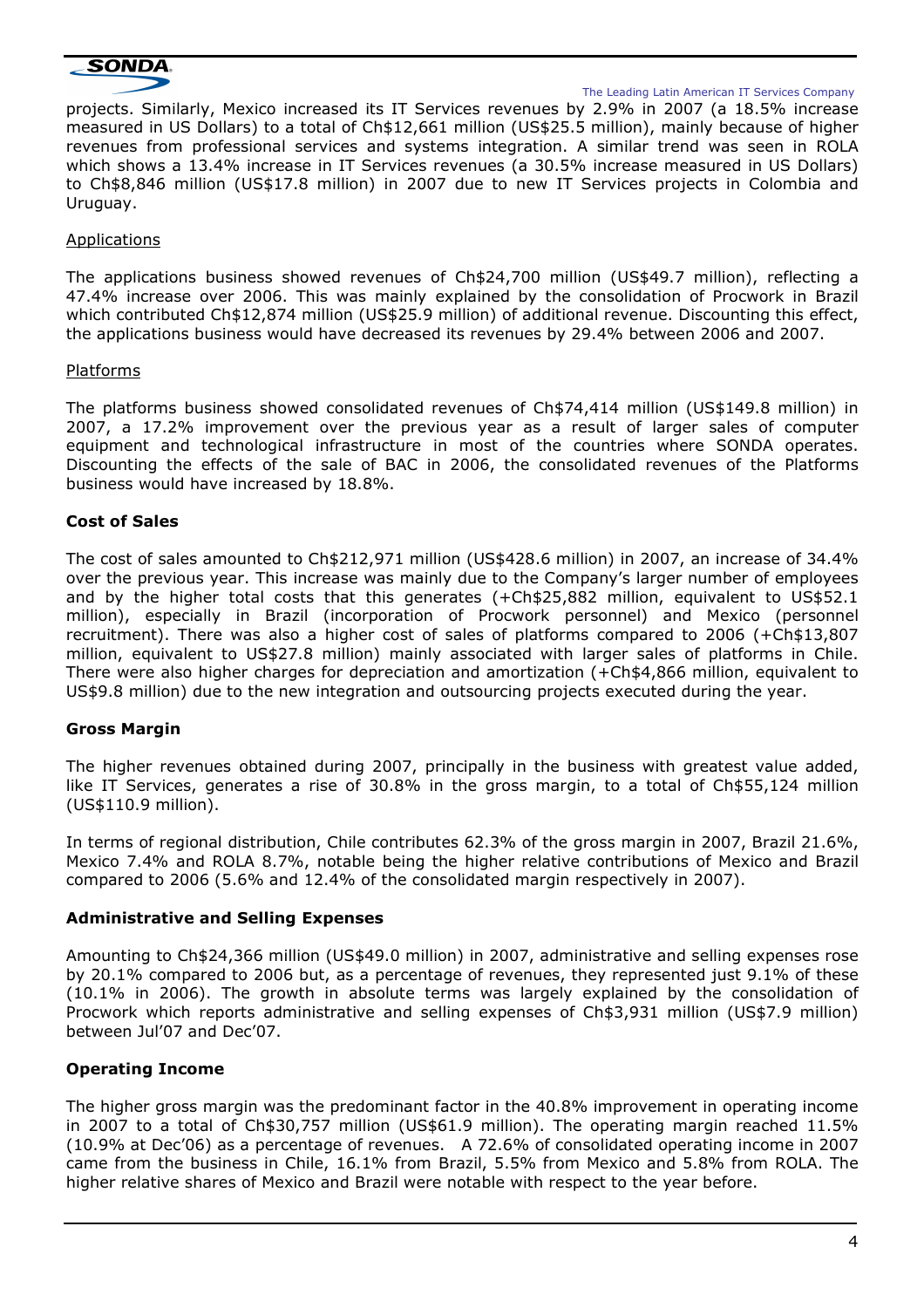

As a result of the greater contribution made by the businesses with greatest value added, and due to the higher charges for depreciation and amortization in 2007, EBITDA scaled up to Ch\$48,834 million (US\$98.3 million), showing an increase of 39,1 % over 2006. As a consequence of the mentioned before, the EBITDA margin climbed from 17.5% in 2006 to 18.2% in 2007. On this point, it should be kept in mind that Procwork contributed Ch\$4,062 million (US\$8.2 million) during the second half of 2007. Discounting the effect of the purchase of Procwork in 2007 and the sale of BAC in 2006, the consolidated EBITDA would have grown to 27,9% at Dec'07.

### Non-Operating Income

As a consequence of a larger charge for price-level restatements, a negative charge for foreign exchange differences, and the extraordinary one-time provision related to the agreement being negotiated with the AFT, the non-operating result in 2007 was a loss of Ch\$1,808 million (US\$3.6 million). This was partly offset by higher non-operating income, including the gain on the sale of the subsidiary Officer and higher net financial income.

Following the rising trend of the CPI (consumer price index) in 2007 and the larger equity base of the year, price-level restatement effect moved from a credit of Ch\$475 million (US\$1.0 million) in 2006 to a charge of Ch\$4,875 million (US\$9.8 million) in 2007, with a Ch\$15,586 million (US\$ 31.4 million) charge related to price-level restatement effect on equity. The same pattern was seen in foreign exchange differences between 2006 and 2007, moving from a credit of Ch\$2,409 million (US\$4.8 million) in 2006 to a charge of Ch\$283 million (US\$0.6 million) in 2007. Finally, there was an extraordinary net charge of Ch\$3,542 million (US\$7.1 million) emerged basically as the result of provisions reflecting the effects arising from the possible transaction to be agreed with the AFT.

## Net Income

The net income for 2007 amounted to Ch\$23,084 million (US\$46.5 million), an increase of 6.3% over 2006, basically as a result of a higher operating income in 2007. Net margin declined from 10.8% in 2006 to 8.6% in 2007.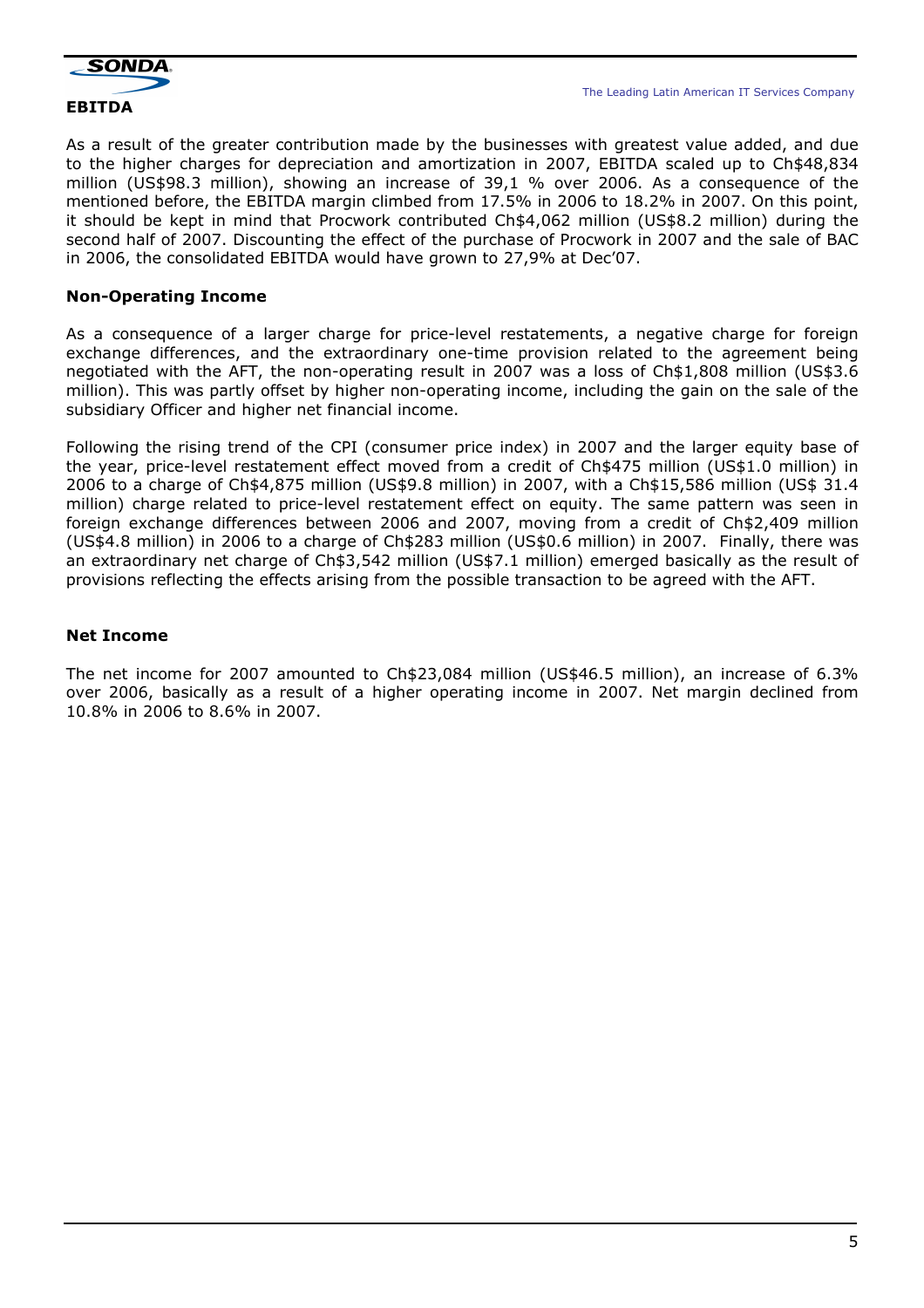

The Leading Latin American IT Services Company

#### FOURTH QUARTER 2007 RESULTS (4Q07)

#### Revenues

Consolidated revenues showed a 59.1% of growth when compared to 4Q06, due to the revenue increase shown by all of the business lines during 4Q07. IT services business climbed from Ch\$31.332 million (US\$63.1 million) in 4Q06 to Ch\$52,169 million (US\$105.0 million) in 4Q07, reflecting an increase of 66.5%. Platforms business scaled up to Ch\$21,278 million (US\$42.8 million) in 4Q07, with a rise of 17.7% with regard to 4Q06. Rising a 254.2% in 4Q07, applications business amounted to Ch\$9,419 million (US\$19.0 million).

Chile and Brazil explained most of the growth in revenues during the fourth quarter of 2007, with a revenue increase of 29.4% and 307.2% respectively, generating totals of Ch\$42,780 million (US\$86.1 million) and Ch\$29,291 million (US\$58.9 million) each. Mexico totaled Ch\$5,224 million (US\$10.5 million) in revenues at 4Q07, and ROLA amounted to Ch\$5,569 million (US\$11.2 million), reflecting primarily a reduced level of sales in both applications and platforms businesses, especially in Ecuador, Peru and Argentina.

#### IT Services

IT services business revenues grew significantly from Ch\$31,332 million at 4Q06 (US\$63.1 million) to Ch\$52,169 million at 4Q07 (US\$105,0 million), representing an increase of 66.5%. This improvement reflects the additional revenues coming from professional services/systems integration (+Ch\$13,763 million, equivalent to US\$27.7 million) and from IT outsourcing services (+Ch\$9,704 million, equivalent to US\$19.5 million), generated primarily by operations in Brazil and Chile.

In Chile, IT services revenues reached Ch\$24,792 million (US\$49.9 million) at 4Q07, showing a 39.5% increase over 4Q06 basically due to new IT outsourcing contracts. With a growth of 229.8%, Brazil revenues in IT services amounted to Ch\$22,427 million (US\$45.1 million) at 4Q07, explained basically by Procwork consolidation which added up Ch\$15,955 million (US\$32.1 million) in IT services revenues during 4Q07. On the other hand, ROLA showed a similar level of IT services revenues with regard to 4Q06, totaling Ch\$1,951 million (US\$3.9 million) at 4Q07. Finally, Mexico reached Ch\$2,998 million (US\$6.0 million) in IT services revenues at the end of the fourth quarter of 2007.

#### Applications

More than three-fold its revenues when compared to 4Q06, applications business line amounted to Ch\$9,419 million (US\$19.0 million) at 4Q07, mostly explained by Procwork consolidation in Brazil, which meant Ch\$6,296 million (US\$12.7 million) in additional revenues in 4Q07.

#### Platforms

With a rise of 17.7% when compared to 4Q06, platforms business revenues reached Ch\$21,277 million (US\$42.8 million), reflecting higher volume of platforms sales, especially in Chile and Mexico.

### Cost of Sales

Cost of sales scaled up to Ch\$64,678 million (US\$130.2 million) at 4Q07, with a 59.7% growth over 4Q06, mainly due to the incorporation of Procwork labor costs and to higher platform costs of sales related to the increased revenues coming from this business segment.

### Administrative and Selling Expenses

Administrative and selling expenses reached Ch\$7,146 million (US\$14.4 million) at 4Q07, with an increase of 37.1% regarding 4Q06, which is mostly explained by labor expenses brought by Procwork during 4Q07. On the other hand, these expenses represented 8.6% of consolidated revenues at 4Q07, which compares favorably with the 10.0% obtained in 4Q06.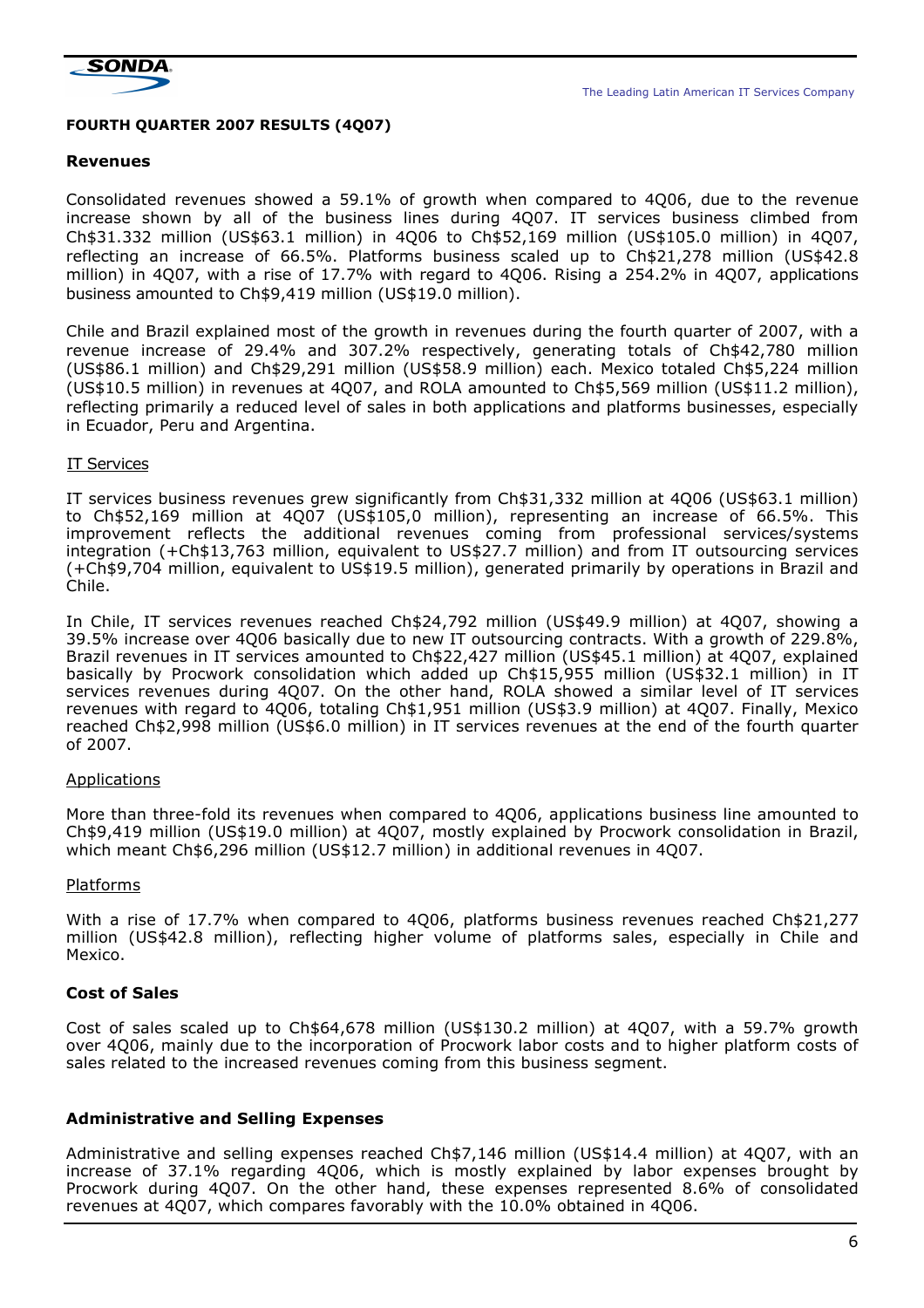

#### Operating Income

Operating income rose by 73.9% to Ch\$11,039 million (US\$22.2 million) with regard to 4Q06, as a consequence of better results in Brazil and Chile during 4Q07. As a percentage of revenues, the operating margin was 13.3% in 4Q07 (12.2% in 4Q06). Procwork contributed with Ch\$1,739 million (US\$3.5 million) of operating income in 4Q07.

## EBITDA

Primarily as a result of greater levels in operating income, EBITDA grew by 63.8% over 4Q06 and amounted to Ch\$15,745 million (US\$31.7 million) at 4Q07. Procwork contributed with Ch\$1,914 million (US\$3.9 million) of EBITDA during the fourth quarter of 2007. Consolidated EBITDA margin reached 19.0% at 4Q07, an improvement of 50 basis points respect the 18.5% obtained in 4Q06.

#### Non-Operating Income

Non-operating income declined from a profit of Ch\$2,434 million (US\$4.9 million) at 4Q06 to a loss of Ch\$7,356 million (US\$14,8 million) at 4Q07. This is mostly explained by the greater charge in price-level restatement which had a stronger effect during 4Q07, and the extraordinary one-time net charge reflecting the effects arising from the possible transaction to be agreed with the AFT. Also affecting non operating income, net financial income moved from a Ch\$1,514 million profit (US\$3.0 million) at 4Q06 to a Ch\$120 million loss (US\$0.2 million) at 4Q07, mainly as a result of lower balances invested in marketable securities.

#### Net Income

In the fourth quarter of 2007, net income amounted to Ch\$3.305 million (US\$6.7 million), with a 56.0% decline when compared to 4Q06, as a result of the non-operating income loss mentioned above. This fact led to a reduction in net margin from 14.4% at 4Q06 to 4.0% at 4Q07.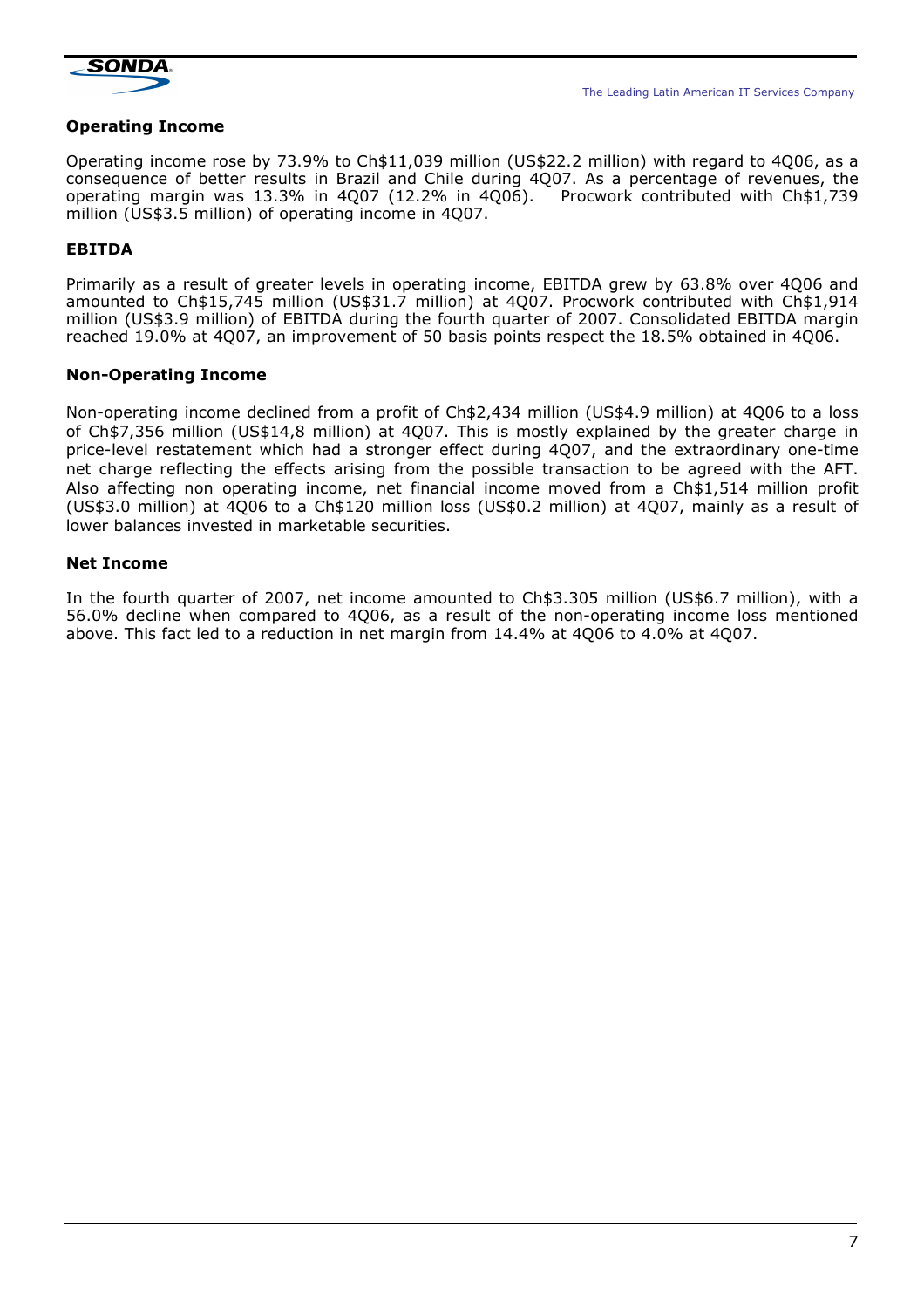

## II. FINANCIAL POSITION

#### Assets

Total assets grew by 4.4% when compared to 4Q06, to a total of Ch\$345,272 million (US\$694,9 million), distributed 50.5% in current assets, 16.6% in fixed assets and 32.9% in other long term assets. Rise in total assets was mainly the result of larger balances of other long term assets (Procwork's acquisition) and net fixed assets.

Current assets reached Ch\$174,465 million (US\$351.1 million) at Dec'07, reflecting a fall of 17.0% compared to Dec'06. This was due to smaller amounts invested in marketable securities, which amounted to Ch\$26,834 million (US\$54.0 million) at Dec'07 (-67.1%) and the liquidation of repurchase agreements in fixed-income securities included in other current assets, which amounted to Ch\$7,519 million (US\$15.1 million) at Dec'07 (-87.4%). A large portion of these funds was used to finance the acquisition of the Brazilian company Procwork and to the payment of long-term bank debt instalments. At the end of 2007, cash and equivalents amounted to a sum of Ch\$60,597 million (US\$122.0 million).

Fixed assets totalled Ch\$57,314 million (US\$115.3 million) at Dec'07, 4.6% higher than at Dec'06, mainly as a result of the investments made in equipment related to the project with Administrador Financiero del Transantiago.

Other assets reached Ch\$113,493 million (US\$228.4 million) at Dec'07, an increase of 73.3% over the value at Dec'06. This increase was largely due to increases in goodwill following the acquisition of Procwork and in other assets mainly due to the greater investment in projects. These accounts showed balances of Ch\$65,774 million (US\$132.4 million) and Ch\$26,765 million (US\$53.9 million) respectively. The sale of the subsidiary company Officer in Jul'07 was reflected in the fall in investments in related companies, from Ch\$5,872 million (US\$11.8 million) at Dec'06 to Ch\$2,525 million (US\$5.1 million) at Dec'07.

### Liabilities

Liabilities increased by 9.2% at Dec'07 to Ch\$107,696 million (US\$216.7 million), basically the result of the increase in accounts payable from Ch\$19,006 million (US\$38.3 million) at Dec'06 to Ch\$28,435 million (US\$57.2 million) at Dec'07, which in turn was the result of the consolidation of the accounts payable of Procwork and the growth in revenues. In addition, and also at short term, notes and accounts payable to related companies increased from CH\$ 46 million (\$0.1 million) in Dec'06 to Ch\$5,781 million (US\$ 11.6 million) in Dec'07, while the unearned income grew from Ch\$ 2,379 million (US\$ 4.8 million) in Dec'06 to Ch\$ 5,396 million (US\$ 10.9 million) in Dec'07.

Notable was the fall in long-term debt during 2007, mainly with banks (-Ch\$15,858 million, equivalent to US\$31.9 million), principally as the result of the payment of four quarterly instalments on a peso-denominated loan from banks Santander Santiago, BCI and Estado (approx. US\$4.9 million each) and the payment of two semi-annual instalments on a syndicated loan in UF from banks BCI, Estado and Security (approx. US\$6.2 million each).

### Shareholder's Equity

At the end of Dec'07, shareholders' equity stood at Ch\$237,577 million (US\$478.1 million), a 2.4% increase over Dec'06, basically due to the incorporation of the profits of the last 12 months and the larger reserve for restatement of capital. An offset against this, was the distribution of dividends made as a charge to the net income for 2006, paid in April 2007 (Ch\$6,472 million, equivalent to US\$13.0 million).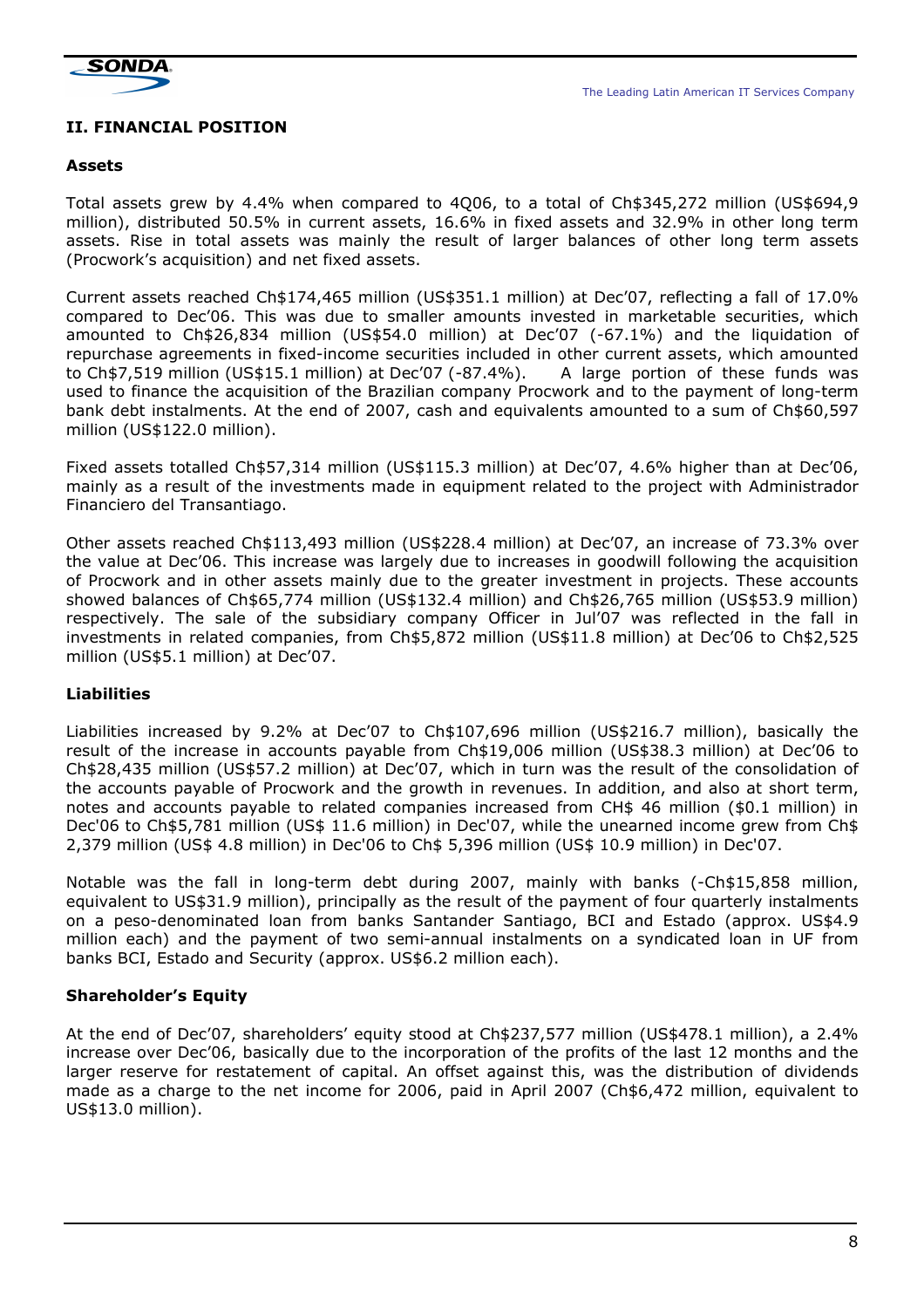

### III. REGIONAL RESULTS

#### CHILE

- ♦ Revenues amounted to Ch\$154,857 million in 2007, reflecting a 17.8% growth with regard to 2006. This increase is mainly explained by the improvement in both IT services (+20.6%) and platforms (+18.5%) businesses, which totaled revenues for Ch\$87,950 million (US\$177.0 million) and Ch\$57,564 million (US\$115.8 million) each. During 4Q07, all business segments improved when compared to 4Q06, resulting in total revenues of Ch\$42,780 million (US\$86.1 million) in Chile at 4Q07, with an increase of 29.4% regarding 4Q06.
- ♦ Operating income rose to Ch\$22,341 million (US\$45.0 million), equivalent to a growth of 27.2%, explained by larger revenues in 2007. Totaling Ch\$7,951 million (US\$16.0 million) at 4Q07, operating income grew by 73.2% regarding 4Q06.
- ♦ EBITDA for operations in Chile scaled up to Ch\$37,239 million (US\$74.9 million) in 2007, reflecting 32.3% of growth when compared to 2006 due to the better operating results. Same behavior showed EBITDA during 4Q07, with an increase of 71.1% over 4Q06 and a total of Ch\$11,738 million (US\$23.6 million).
- Operating margin reached 14.4% in 2007 and 18.6% at 4Q07, showing an important improvement with regard to the same previous period. On the other hand, EBITDA margin climbed to 24.0% in 2007 and to 27,4% in the 4Q07 period, which are 260 and 670 basis points higher than 2006 and 4Q06 respectively.
- ♦ New contracts for US\$40.1 million were signed in Chile during 4Q07, namely with Carozzi, Codelco, Cencosud, Banco París, Besalco, Claro Chile, Entel, Fonasa, among others. During 2007, Chile closed deals for US\$155.1 million, xxx% over 2006.

### BRAZIL

- ♦ With a remarkable 137.7% growth with regard to 2006, revenues in Brazil reached Ch\$73,751 million (US\$148.4 million) in 2007. Regarding the evolution between quarters, revenues moved from Ch\$7,193 million to Ch\$29,291 million and reflecting an increase of 307.2%. In both cases, Procwork's new businesses explained this greater level of revenues, contributing with Ch\$15,955 million (US\$32.1 million) in IT services sales and with Ch\$6,296 million (US\$12.7 million) in applications revenues.
- ♦ Strong increase in both operating income (+250.6%) and EBITDA (+149.9%) during 2007, reaching Ch\$4,928 million (US\$9.9 million) and Ch\$6,696 million (US\$13.5 million) each. On a quarterly basis, operating income and EBITDA amounted to Ch\$ 2,148 million (US\$ 4.3 million) and to Ch\$ 2,779 million (US\$ 5.6 million) in 4Q07, growing 477.9% and 225.7% each when compared to 4Q06.
- ♦ Operating margin improved from 4.5% in 2006 to 6.7% in 2007, and EBITDA margin moved from 8.6% to 9.1%. During 4Q07, operating margin reached 7.3% and EBITDA margin reached 9.5%.
- ♦ SONDA in Brazil has signed contracts for over US\$81.4 million during 4Q07, highlighting Petrobrás, Arcelor, Embraer, IBM, Saint Gobain, Natura among others; basically in IT Services. During the full year 2007, Brazil closed deals for US\$192.2 million.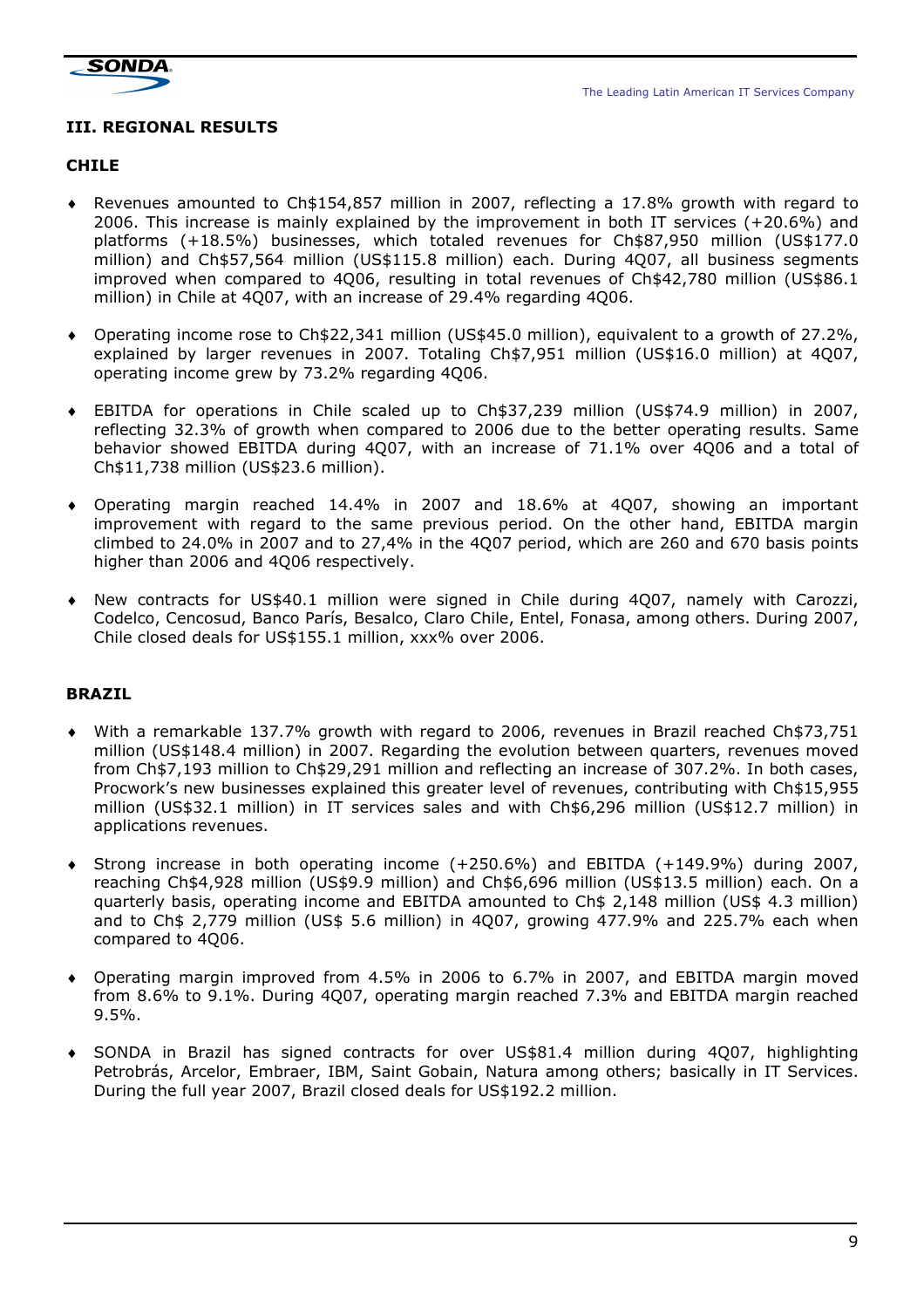



## MEXICO

- ♦ Under Chilean GAAP, revenues in Mexico grew by 13.4% and reached Ch\$17,576 million (US\$35.4 million) in 2007. However, from a business perspective, which takes apart the effects produced by the application of the price-level restatement adjustment, and by the Chilean peso appreciation during year 2007, SONDA in Mexico experienced a revenue growth of 30.5% when compared to the figures reported for year 2006 (See Exhibit #3). This growth has been led mostly by higher revenues obtained in both the platforms and IT services business. On the same path, measured in US Dollars, operating income in Mexico grew by 194.0%, and EBITDA by 144.6% in full year 2007. On a quarterly basis –and using the same comparison base- revenues during 4Q07 increased by 20.2% and reached Ch\$11,730 million (US\$ 23,6 million), operating income grew by 597.6% and EBITDA by 296.5%, all regarding 4Q06.
- ♦ During 4Q07, SONDA in Mexico closed deals for US\$12.2 million and US\$50.2 for full year 2007, namely Banamex, Citi Info, Red Uno, among others.
- ♦ Operating income and EBITDA totaled Ch\$1,702 million (US\$3.4 million) and Ch\$1,912 million (US\$3.8 million) each in 2007. In 4Q07, the operating income reached Ch\$512 million (US\$1.0 million) and EBITDA Ch\$595 million (US\$1.2 million).
- ♦ Operating margin reached 9.7% in 2007 and 9.8% in 4Q07, and EBITDA margin reached 10.9% in 2007 and 11.4% at 4Q07.

## ROLA

- ♦ Revenues in ROLA amounted to Ch\$ 21,908 million (US\$44.1 million) in 2007, which under Chilean GAAP represents a 2.9% reduction when compared to year 2006. However, from a business perspective, which takes apart the effects produced by: (a) the application of the pricelevel restatement adjustment; and (b) the Chilean peso appreciation during year 2007, ROLA's revenues experienced a growth of 11.7% when compared to year 2006 figures, and a 15.0% growth in 4Q07 with respect to 4Q06 (See Exhibit #3).
- ♦ Operating income reached Ch\$1,785 million (US\$3.6 million) in 2007, and Ch\$426 million (US\$0.9 million) at 4Q07. Operating margin reached 8.1% in 2007 and 7.6% in 4Q07, mainly as a result of lower operating margins in Argentina and Peru.
- ♦ EBITDA totaled Ch\$2,987 million (US\$6.0 million) in 2007 and Ch\$632 million (US\$1.3 million) at 4Q07, affected by lower EBITDA margins in Costa Rica, Peru and Argentina. EBITDA margin reached 13.6% in 2007 and 11.3% in 4Q07.
- The rest of the Latin American countries signed contracts for US\$15.5 million during 4Q07 and US\$41.8 million during full year 2007. Worth mentioning are the businesses closed with ICE in Costa Rica, IISA Gestion and Deutsche Bank in Peru, Praxair in Argentina, Movistar and ECUTEL in Ecuador, OCA in Uruguay, Bosch in Colombia, among others.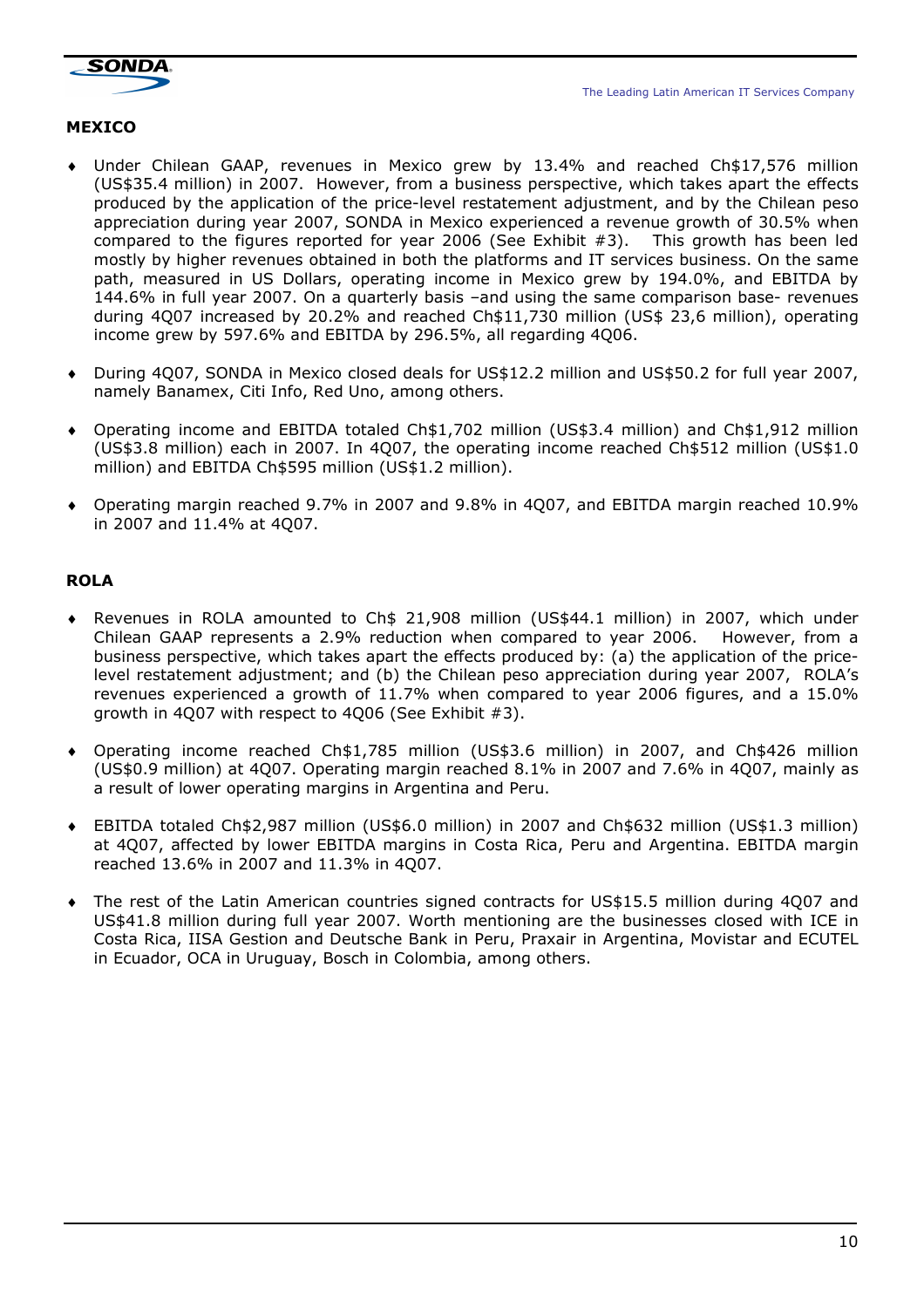

## Exhibit 1. FINANCIAL STATEMENTS

| SONDA CONSOLIDATED INCOME STATEMENT<br>In millions of constant Ch\$ as of December 31, 2007 |            |            |            |           |           |           |  |  |  |
|---------------------------------------------------------------------------------------------|------------|------------|------------|-----------|-----------|-----------|--|--|--|
|                                                                                             | 2006       | 2007       | Var %      | 4006      | 4007      | Var %     |  |  |  |
| <b>Sales</b>                                                                                | 200.582    | 268.093    | 33,7%      | 52.072    | 82.863    | 59,1%     |  |  |  |
| Cost of Sales                                                                               | $-158.447$ | $-212.971$ | 34,4%      | $-40.512$ | $-64.679$ | 59,7%     |  |  |  |
| Gross Profit                                                                                | 42.134     | 55.122     | 30,8%      | 11.561    | 18.184    | 57,3%     |  |  |  |
| Administrative and Selling Expenses                                                         | $-20.289$  | $-24.366$  | 20,1%      | $-5.212$  | $-7.146$  | 37,1%     |  |  |  |
| <b>Operating Income</b>                                                                     | 21.845     | 30.757     | 40,8%      | 6.348     | 11.038    | 73,9%     |  |  |  |
| Depreciation and Amortization                                                               | 13.271     | 18.077     | 36,2%      | 3.265     | 4.707     | 44,2%     |  |  |  |
| <b>EBITDA</b>                                                                               | 35.116     | 48.834     | 39,1%      | 9.613     | 15.745    | 63,8%     |  |  |  |
| Financial Income (Expense), Net                                                             | 1.544      | 2.531      | 63,9%      | 1.514     | $-120$    | $-107,9%$ |  |  |  |
| <b>Financial Income</b>                                                                     | 4.856      | 6.117      | 26,0%      | 1.612     | 786       | $-51,3%$  |  |  |  |
| <b>Financial Expense</b>                                                                    | $-3.312$   | $-3.586$   | 8,3%       | $-98$     | $-906$    | 825,0%    |  |  |  |
| Price-level Restatement                                                                     | 475        | $-4.875$   | $-1127,2%$ | 271       | $-1.473$  | $-644,0%$ |  |  |  |
| Foreign Exchange Difference                                                                 | 2.409      | $-283$     | $-111,8%$  | 1.827     | 64        | $-96,5%$  |  |  |  |
| Other Non-Operating Incomes                                                                 | $-140$     | 820        | -687,7%    | $-1.178$  | $-5.827$  | 394,6%    |  |  |  |
| <b>Non Operating Income</b>                                                                 | 4.289      | $-1.808$   | $-142,1%$  | 2.434     | $-7.356$  | $-402,2%$ |  |  |  |
| Income before Taxes, Interest an Amortiz.                                                   | 26.134     | 28.949     | 10,8%      | 8.783     | 3.682     | $-58,1%$  |  |  |  |
| Income Taxes                                                                                | $-4.529$   | $-4.938$   | $9.0\%$    | $-1.103$  | $-82$     | $-92,6%$  |  |  |  |
| Minority Interest                                                                           | $-771$     | $-975$     | 26,4%      | $-189$    | $-306$    | 61,8%     |  |  |  |
| Amortization of Negative Goodwill                                                           | 881        | 48         | $-94,5%$   | 15        | 12        | $-20,8%$  |  |  |  |
| <b>Net Income</b>                                                                           | 21.715     | 23.084     | 6,3%       | 7.505     | 3.305     | -56,0%    |  |  |  |

| <b>SONDA CONSOLIDATED BALANCE SHEET</b><br>In millions of constant Ch\$ as of December 31, 2007 |         |         |           |               |  |  |  |  |
|-------------------------------------------------------------------------------------------------|---------|---------|-----------|---------------|--|--|--|--|
|                                                                                                 | 2006    | 2007    | Var.      | $\frac{9}{6}$ |  |  |  |  |
| <b>Assets</b>                                                                                   | 330.567 | 345.272 | 14.705    | 4,4%          |  |  |  |  |
| <b>Current Assets</b>                                                                           | 210.303 | 174.465 | $-35.838$ | $-17,0%$      |  |  |  |  |
| Cash and Equivalents                                                                            | 87.576  | 60.597  | $-26.979$ | $-30,8%$      |  |  |  |  |
| <b>Accounts Receivables</b>                                                                     | 50.665  | 88.005  | 37,340    | 73,7%         |  |  |  |  |
| <i>Inventories</i>                                                                              | 7.758   | 8.196   | 438       | 5,7%          |  |  |  |  |
| <b>Other Current Assets</b>                                                                     | 64,305  | 17.668  | -46.637   | $-72,5%$      |  |  |  |  |
| Property, Plant and Equipment                                                                   | 54.778  | 57.314  | 2.536     | 4,6%          |  |  |  |  |
| Investment in Other Companies                                                                   | 5.872   | 2.525   | $-3.347$  | $-57,0%$      |  |  |  |  |
| <b>Other Assets</b>                                                                             | 59.614  | 110.968 | 51.354    | 86,1%         |  |  |  |  |
| <b>Liabilities</b>                                                                              | 98.640  | 107.696 | 9.055     | 9,2%          |  |  |  |  |
| <b>Current Liabilities</b>                                                                      | 55.225  | 78.985  | 23.759    | 43,0%         |  |  |  |  |
| Short-Term Financial Debt                                                                       | 18.174  | 20.098  | 1.924     | 10,6%         |  |  |  |  |
| <b>Other Current Liabilities</b>                                                                | 37.051  | 58.887  | 21.835    | 58,9%         |  |  |  |  |
| Long-Term Financial Debt                                                                        | 36.772  | 20.914  | $-15.858$ | $-43,1%$      |  |  |  |  |
| <b>Other Current Liabilities</b>                                                                | 3.659   | 4.501   | 842       | 23,0%         |  |  |  |  |
| Minority Interest                                                                               | 2.984   | 3.296   | 312       | 10,4%         |  |  |  |  |
| <b>Total Shareholder's Equity</b>                                                               | 231.927 | 237.577 | 5.650     | 2,4%          |  |  |  |  |
| <b>Total Liabilities and Shareholder's Equity</b>                                               | 330.567 | 345.272 | 14.705    | 4,4%          |  |  |  |  |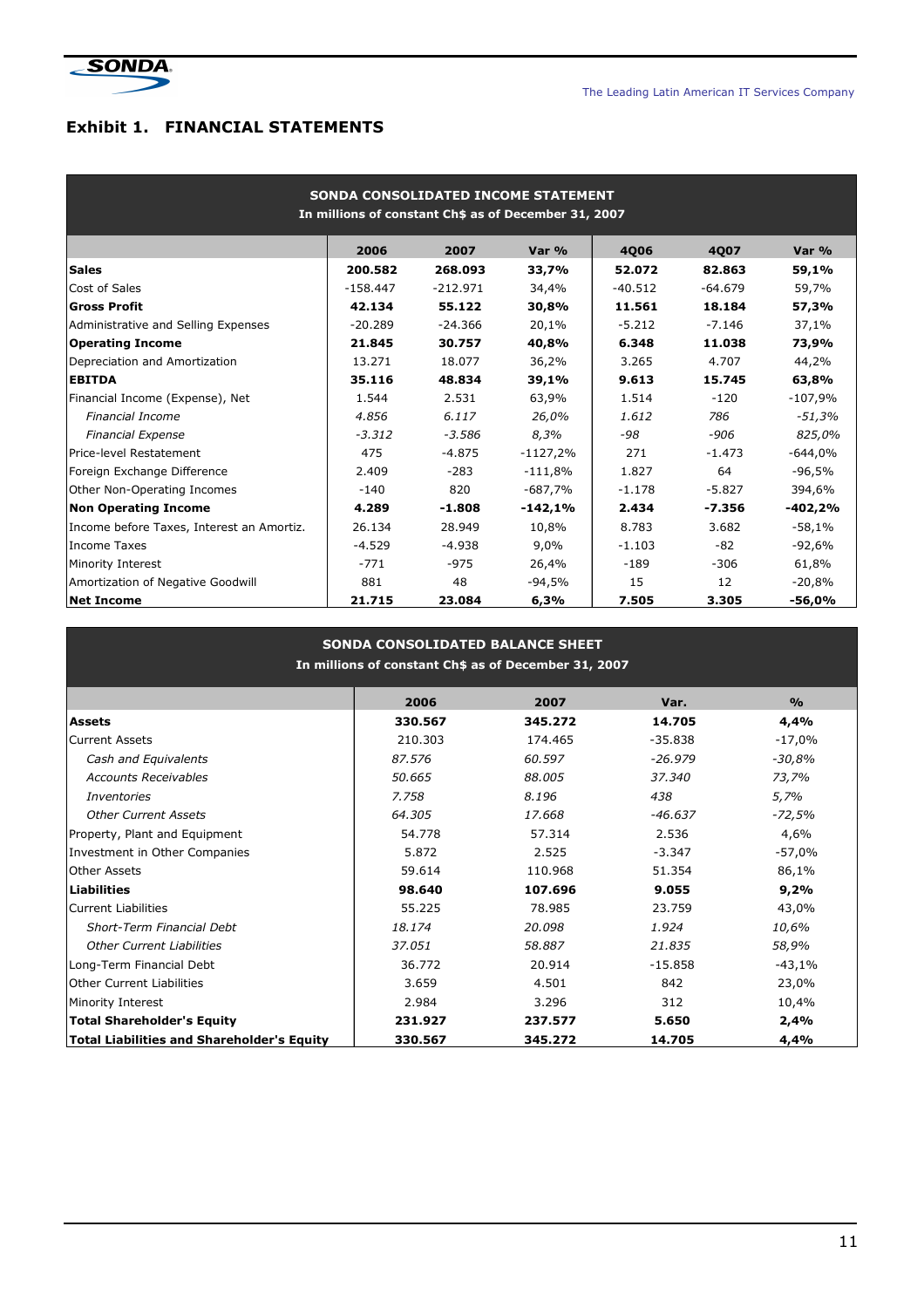

## Exhibit 2. REGIONAL SUMMARY

#### REGIONAL SUMMARY

In millions of constant Ch\$ as of December 31, 2007

|                                                 | 2006        | 2007       | Var.      | %        | 4Q06      | 4Q07        | Var.           | %        |
|-------------------------------------------------|-------------|------------|-----------|----------|-----------|-------------|----------------|----------|
| <b>CHILE</b>                                    |             |            |           |          |           |             |                |          |
| <b>Sales</b>                                    | 131,482     | 154,857    | 23,376    | 17.8%    | 33,058    | 42,780      | 9,722          | 29.4%    |
| Platforms                                       | 48,581      | 57,564     | 8,982     | 18.5%    | 13,817    | 15,545      | 1,728          | 12.5%    |
| IT Services                                     | 72,948      | 87,950     | 15,002    | 20.6%    | 17,778    | 24,792      | 7,014          | 39.5%    |
| Applications                                    | 9,953       | 9,341      | $-612$    | $-6.2%$  | 1,462     | 2,442       | 980            | 67.0%    |
| Cost of Sales                                   | $-102, 134$ | $-120,497$ | $-18,364$ | 18.0%    | $-25,368$ | $-31,599$   | $-6,231$       | 24.6%    |
| <b>Gross Profit</b>                             | 29,348      | 34,362     | 5,014     | 17.1%    | 7,689     | 11,181      | 3,491          | 45.4%    |
| Administrative and Selling Expenses             | $-11,779$   | $-12,019$  | $-240$    | 2.0%     | $-3,099$  | $-3,229$    | $-130$         | 4.2%     |
| <b>Operating Income</b>                         | 17,570      | 22,341     | 4,771     | 27.2%    | 4,590     | 7,951       | 3,361          | 73.2%    |
| <b>EBITDA</b>                                   | 28,146      | 37,239     | 9,093     | 32.3%    | 6,859     | 11,738      | 4,880          | 71.1%    |
| <b>Operating Margin</b>                         | 13.4%       | 14.4%      | 1.1%      | 8.0%     | 13.9%     | 18.6%       | 4.7%           | 33.9%    |
| <b>EBITDA Margin</b>                            | 21.4%       | 24.0%      | 2.6%      | 12.3%    | 20.7%     | 27.4%       | 6.7%           | 32.2%    |
| <b>BRAZIL</b>                                   |             |            |           |          |           |             |                |          |
| <b>Sales</b>                                    | 31,026      | 73,751     | 42,726    | 137.7%   | 7,193     | 29,291      | 22,098         | 307.2%   |
| Platforms                                       | 470         | 784        | 314       | 66.9%    | 112       | 325         | 213            | 190.2%   |
| <b>IT Services</b>                              | 27,278      | 59,521     | 32,243    | 118.2%   | 6,800     | 22,427      | 15,627         | 229.8%   |
| Applications                                    | 3,277       | 13,447     | 10,170    | 310.4%   | 281       | 6,539       | 6,258          | 2228.3%  |
| Cost of Sales                                   | $-25,815$   | $-61,831$  | $-36,016$ | 139.5%   | $-5,995$  | $-24,487$   | $-18,493$      | 308.5%   |
| <b>Gross Profit</b>                             | 5,211       | 11,920     | 6,710     | 128.8%   | 1,198     | 4,803       | 3,605          | 300.9%   |
| Administrative and Selling Expenses             | $-3,805$    | -6,992     | $-3,187$  | 83.8%    | $-826$    | $-2,655$    | $-1,829$       | 221.3%   |
| <b>Operating Income</b>                         | 1,405       | 4,928      | 3,523     | 250.6%   | 372       | 2,148       | 1,776          | 477.9%   |
| <b>EBITDA</b>                                   | 2,680       | 6,696      | 4,016     | 149.9%   | 853       | 2,779       | 1,926          | 225.7%   |
| <b>Operating Margin</b>                         | 4.5%        | 6.7%       | 2.2%      | 47.5%    | 5.2%      | 7.3%        | 2.2%           | 41.9%    |
| <b>EBITDA Margin</b>                            | 8.6%        | 9.1%       | 0.4%      | 5.1%     | 11.9%     | 9.5%        | $-2.4%$        | $-20.0%$ |
| <b>MEXICO</b>                                   |             |            |           |          |           |             |                |          |
| <b>Sales</b>                                    | 15,499      | 17,576     | 2,077     | 13.4%    | 5,531     | 5,224       | -307           | $-5.6%$  |
| Platforms                                       | 3,083       | 4,904      | 1,822     | 59.1%    | 727       | 2,226       | 1,499          | 206.1%   |
| <b>IT Services</b>                              | 12,299      | 12,661     | 362       | 2.9%     | 4,804     | 2,998       | $-1,806$       | $-37.6%$ |
| Applications                                    | 118         | 11         | $-107$    | $-90.3%$ | $\pmb{0}$ | $\mathbf 0$ | $\pmb{0}$      | 438.0%   |
| Cost of Sales                                   | $-13,130$   | $-13,516$  | $-386$    | 2.9%     | $-4,302$  | $-4,300$    | $\overline{2}$ | 0.0%     |
| <b>Gross Profit</b>                             | 2,369       | 4,061      | 1,691     | 71.4%    | 1,229     | 924         | -305           | $-24.8%$ |
| Administrative and Selling Expenses             | $-1,703$    | $-2,359$   | $-655$    | 38.5%    | $-414$    | $-411$      | 2              | $-0.6%$  |
| <b>Operating Income</b>                         | 666         | 1,702      | 1,036     | 155.5%   | 815       | 512         | -303           | $-37.2%$ |
| <b>EBITDA</b>                                   | 899         | 1,912      | 1,012     | 112.5%   | 922       | 595         | $-327$         | $-35.5%$ |
|                                                 | 4.3%        | 9.7%       | 5.4%      | 125.3%   | 14.7%     | 9.8%        | $-4.9%$        | $-33.5%$ |
| <b>Operating Margin</b><br><b>EBITDA Margin</b> | 5.8%        | 10.9%      | 5.1%      | 87.4%    | 16.7%     | 11.4%       | $-5.3%$        | $-31.7%$ |
|                                                 |             |            |           |          |           |             |                |          |
| <b>ROLA</b>                                     |             |            |           |          |           |             |                |          |
| Sales                                           | 22,574      | 21,908     | -666      | $-2.9%$  | 6,291     | 5,569       | -722           | $-11.5%$ |
| Platforms                                       | 11,365      | 11,162     | $-203$    | $-1.8%$  | 3,424     | 3,180       | $-244$         | $-7.1%$  |
| IT Services                                     | 7,801       | 8,846      | 1,045     | 13.4%    | 1,950     | 1,951       | 1              | 0.0%     |
| Applications                                    | 3,407       | 1,900      | $-1,507$  | $-44.2%$ | 917       | 438         | $-479$         | $-52.2%$ |
| Cost of Sales                                   | $-17,369$   | $-17,127$  | 241       | $-1.4%$  | $-4,847$  | $-4,292$    | 555            | $-11.4%$ |
| Gross Profit                                    | 5,206       | 4,781      | -424      | -8.2%    | 1,445     | 1,277       | -168           | -11.6%   |
| Administrative and Selling Expenses             | $-3,001$    | -2,996     | 6         | $-0.2%$  | $-873$    | $-852$      | 21             | $-2.5%$  |
| <b>Operating Income</b>                         | 2,204       | 1,785      | $-419$    | $-19.0%$ | 571       | 426         | -145           | $-25.4%$ |
| <b>EBITDA</b>                                   | 3,391       | 2,987      | $-404$    | -11.9%   | 978       | 632         | -346           | -35.4%   |
| <b>Operating Margin</b>                         | 9.8%        | 8.1%       | $-1.6%$   | $-16.5%$ | 9.1%      | 7.6%        | $-1.4%$        | $-15.8%$ |
| <b>EBITDA Margin</b>                            | 15.0%       | 13.6%      | $-1.4%$   | $-9.2%$  | 15.5%     | 11.3%       | $-4.2%$        | $-27.0%$ |
|                                                 |             |            |           |          |           |             |                |          |
| <b>CONSOLIDATED TOTAL</b>                       |             |            |           |          |           |             |                |          |
| Sales                                           | 200,582     | 268,093    | 67,511    | 33.7%    | 52,072    | 82,864      | 30,792         | 59.1%    |
| Platforms                                       | 63,500      | 74,414     | 10,914    | 17.2%    | 18,080    | 21,278      | 3,197          | 17.7%    |
| <b>IT Services</b>                              | 120,326     | 168,978    | 48,652    | 40.4%    | 31,332    | 52,169      | 20,836         | 66.5%    |
| Applications                                    | 16,756      | 24,700     | 7,944     | 47.4%    | 2,660     | 9,419       | 6,760          | 254.2%   |
| Cost of Sales                                   | -158,447    | -212,971   | $-54,523$ | 34.4%    | $-40,512$ | -64,678     | -24,167        | 59.7%    |
| <b>Gross Profit</b>                             | 42,134      | 55,124     | 12,990    | 30.8%    | 11,561    | 18,185      | 6,623          | 57.3%    |
| Administrative and Selling Expenses             | $-20,289$   | $-24,366$  | $-4,077$  | 20.1%    | -5,212    | $-7,147$    | $-1,935$       | 37.1%    |
| <b>Operating Income</b>                         | 21,845      | 30,757     | 8,912     | 40.8%    | 6,348     | 11,039      | 4,692          | 73.9%    |
| <b>EBITDA</b>                                   | 35,116      | 48,834     | 13,718    | 39.1%    | 9,613     | 15,745      | 6,132          | 63.8%    |
| <b>Operating Margin</b>                         | 10.9%       | 11.5%      | 0.6%      | 5.3%     | 12.2%     | 13.3%       | 1.1%           | 9.3%     |
| <b>EBITDA Margin</b>                            | 17.5%       | 18.2%      | 0.7%      | 4.0%     | 18.5%     | 19.0%       | 0.5%           | 2.9%     |
|                                                 |             |            |           |          |           |             |                |          |